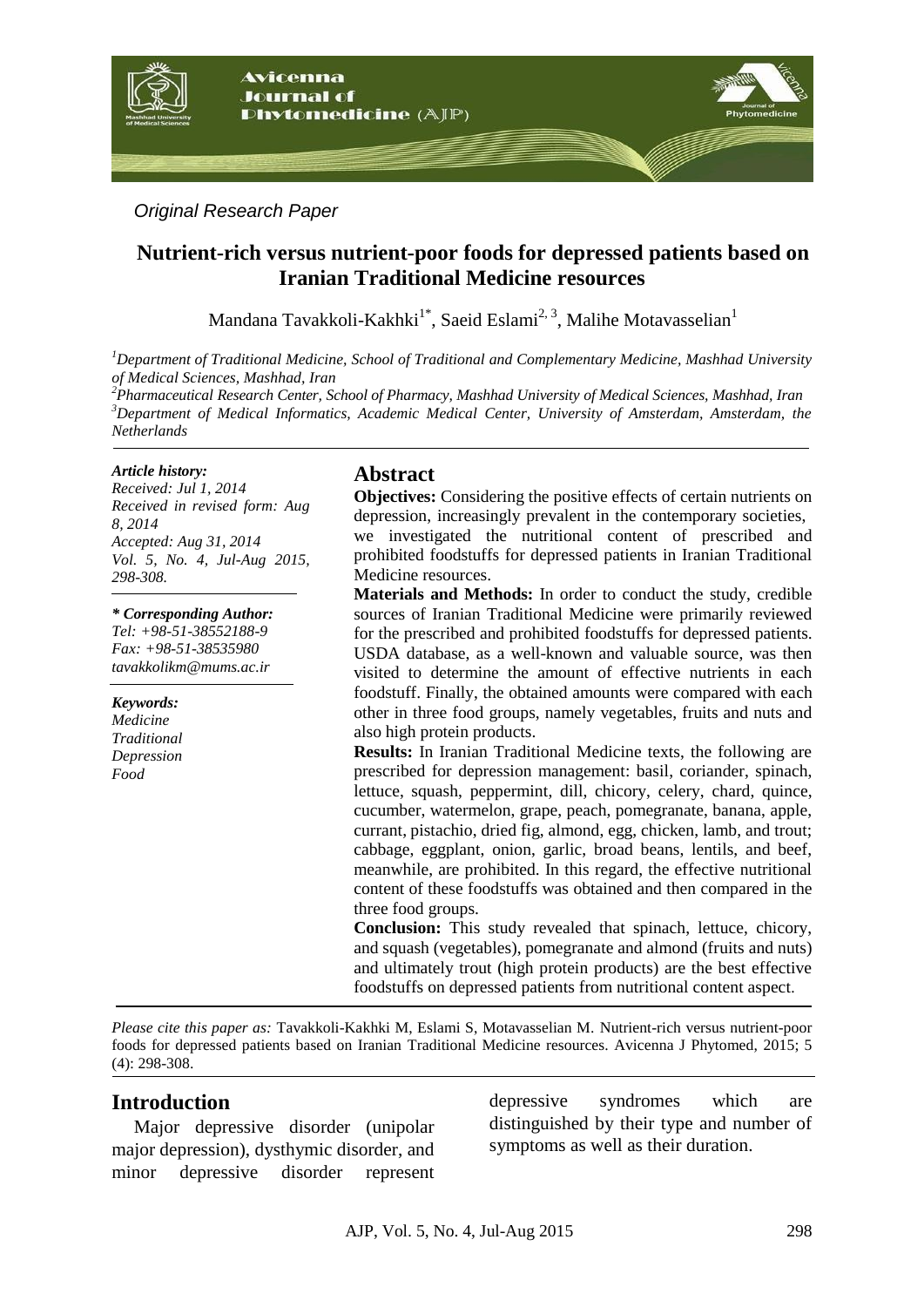Depressive symptoms may include depressed mood states, loss of interest or pleasure in most or all activities, insomnia or hypersomnia, changes in appetite or weight, psychomotor retardation or agitation, low energy, poor concentration, thoughts of worthlessness or guilt, and recurrent thoughts about death or suicide (American Psychiatric Association, 2000). Accordingly, depression is a major public health issue associated with increased functional disability (Donohue and Pincus, 2007). Furthermore, depressive disorders (Richards, 2011) and some of their significant complications such as cardiovascular diseases (Nemeroff and Goldschmidt-Clermont, 2012), Alzheimer (Wint, 2011), and diabetes (Silva et al., 2012) are becoming more prevalent in modern societies. Nowadays, pharmacotherapy and psychotherapy are the more widespread treatments for depressive disorders. In the scope of pharmacotherapy, long-term drug therapy leads to impairments in the intellectual and cognitive functions alongside other considerable side effects. To this end, public tendency for alternative or complementary treatments with fewer side effects has been recently intensified. (Sadock et al., 2007).

Iranian Traditional Medicine (ITM) as a Complementary and Alternative Medicine (CAM) involves several nonpharmacological methods of treating melancholia (a psychotic type of depression) like food therapy, aromatherapy, color therapy, phototherapy, voice therapy, exercise, massage, sleep strategies, bathroom strategies, anointment, sexual intercourse, puking, feces laxation, induced menstruation, game therapy, narrative therapy, and traveling. One of the most notable of these methods is food therapy which includes singular and combined foodstuffs, and nutrition rules (AhwaziArjani, 1973; Ibn-e Sina, 2005; JorJani, 1976).

Recent studies have revealed the preventive effects of such diets as

Mediterranean diet on depression (Sánchez-Villegas et al., 2006) or its complications (Antonogeorgos et al., 2012). This type of diet includes vegetables, fruits, grains, frijol, nuts, dairy, olive oil, and aquatic with no priority for any foodstuff (Sánchez-Villegas et al., 2006). ITM resources, on the other hand, provide melancholic patients with specific kinds of vegetables (basil, coriander, spinach, lettuce, squash, peppermint, dill, chicory, celery, chard), fruits (quince, cucumber, watermelon, grape, peach, pomegranate, banana, apple), dry fruits and nuts (currant, pistachio, dried fig, almond), aquatic (trout), and frijoles, with the exception of broad beans and lentils(Tavakkoli et al., 2014a).

On the other hand, the positive effects of some nutrients have already been investigated on depression: certain amino acids (Bressa, 1994; Firk and Markus, 2009; Roiser et al., 2005), fat soluble vitamins (Owen et al., 2005; Parker and Brotchie, 2011), water soluble vitamins (Almeida et al., 2010; Benton et al., 1995; Davison and Kaplan, 2012; Gilbody et al., 2007; Murakami et al., 2010; Williams et al., 2005; Zhang et al., 2011), minerals (Davison and Kaplan, 2012; Eby and Eby, 2009; Lai et al., 2012; McClung et al., 2009; Torres et al., 2008), carbohydrates (Achten et al., 2004), and fiber (Logan, 2006). Therefore, the main objective of the present study was to investigate the nutritional content of ITM's prescribed or prohibited foodstuffs for melancholia as a type of depression.

# **Materials and Methods**

In this study, three authoritative ITM references, namely Kamel al-Sanaat al-Tibbyyah, Al-Qanun fi al-Tibb, and Zakhireh Kharazmshahi were carefully reviewed to extract prohibited and prescribed foodstuffs concerning depression management. Based on these resources, melancholia can be considered as a psychotic type of depression.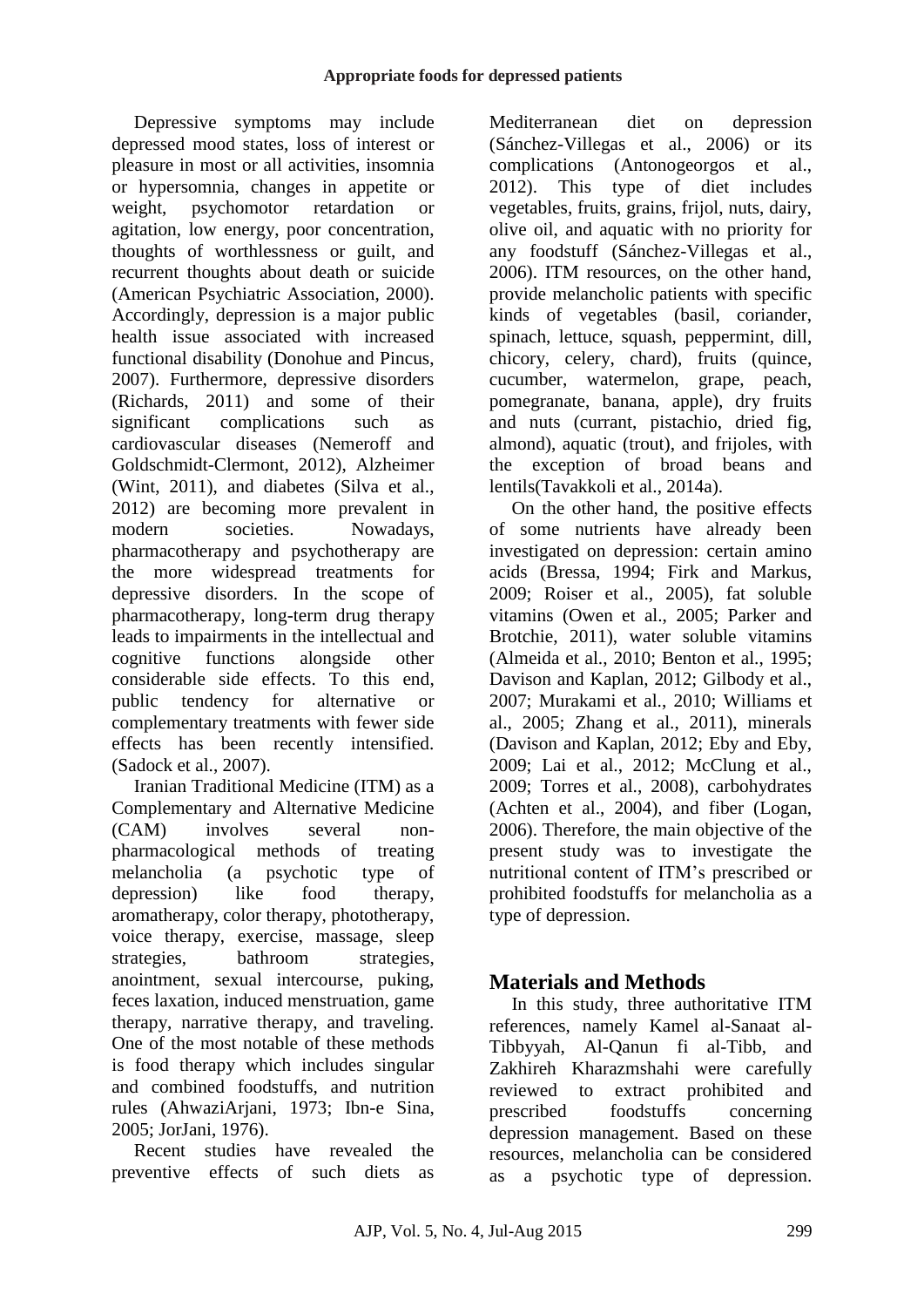Moreover, according to the food-based strategies of controlling melancholic depression, the following are considered as helpful: basil *(Ocimum basilicum),* coriander *(Coriandrum sativum),* spinach *(Spinacia oleracea),* lettuce *(Lactuca sativa),* squash *(Cucurbita moschata),* peppermint *(Mentha piperita),* dill *(Anethum graveolens),* chicory *(Cichorium intybus),* celery *(Apium graveolens),* chard *(Beta vulgaris),* quince *(Cydonia oblonga),* cucumber *(Cucumis sativus),* watermelon *(Citrullus lanatus),* grape *(Vitis vinifera),* peach *(Prunus persica),* pomegranate *(Punica granatum),* banana *(Musa acuminata),* apple *(Malus domestica),* currant *(Vitis vinifera),* pistachio *(Pistacia vera),* dried fig *(Ficus carica),* almond *(Prunus dulcis),* egg, chicken, lamb, and trout; however, cabbage *(Brassica oleracea),* eggplant *(Solanumme longena),* onion *(Allium cepa),* garlic *(Allium sativum),* broad beans *(Vicia faba),* lentils *(lens culinaris),* and beef are deemed as harmful, thus prohibited (Ahwazi Arjani, 1973; Ibn-e Sina, 2005; JorJani, 1976). It should be noted that the scientific names of the vegetarian foodstuffs were retrieved from USDA database (United States Department of Agriculture, 2011).

Next, we determined the amount of the following nutrients (Which are effective on depressed patients) in 100g of each foodstuff employing the alreadymentioned database: phenylalanine (Roiser et al., 2005), methionine (Bressa, 1994), tryptophan (Firk and Markus, 2009), vitamin D (Parker and Brotchie, 2011), vitamin E (Owen et al., 2005), vitamin B12 (Almeida et al., 2010; Davison and Kaplan, 2012; Murakami et al., 2010), folate (Almeida et al., 2010; Davison and Kaplan, 2012; Gilbody et al., 2007; Murakami et al., 2010), vitamin B6 (Almeida et al., 2010; Davison and Kaplan, 2012; Murakami et al., 2010; Williams et al., 2005), niacin (Davison and Kaplan, 2012), riboflavin (Benton et al., 1995; Davison and Kaplan, 2012; Murakami et al., 2010), thiamin (Benton et al., 1995), vitamin C (Zhang et al., 2011), zinc (Davison and Kaplan, 2012; Lai et al., 2012), potassium (Davison and Kaplan, 2012; Torres et al., 2008), magnesium (Davison and Kaplan, 2012; Eby and Eby, 2009), iron (Davison and Kaplan, 2012; McClung et al., 2009), calcium (Davison and Kaplan, 2012; Torres et al., 2008), carbohydrates (Achten et al., 2004), and fiber (Logan, 2006).

It is worth mentioning that, considering the positive effect of polyunsaturated fatty acids on depression (Kraguljac, 2009), the omega-3 content of the target foodstuffs has also been investigated in another study (Tavakkoli et al., 2014). However due to the importance of this topic, we referred to the findings of mentioned study; wherever it is necessary in the present research.

If a specific nutrient amount of a foodstuff was not specified in USDA database, we would try to approximate the intended amount based on the information given for an alternative foodstuff in USDA database. The needed data, however, were extracted from a supplementary reference (Dorosti and Tabatabai, 2007) in the case where USDA method was not feasible. It was impossible to obtain the amount of coriander, pomegranate, quince amino acids and quince vitamin E through these two methods, hence their exclusion from calculation and analysis.

In the second step, each nutrient's amount in 100 g of each foodstuff was divided into the necessary daily value of each nutrient determined based on the specified values for an adult male (Mahan and Escott-Stump, 2008). After that, the result was multiplied by 100 to determine the percentage of each nutrient's necessary daily value provided by 100 g of each foodstuff. In this way, the percentage of "provided nutrient per 100 g" was calculated for every nutrient in each foodstuff.

In the third step, the percentage of "provided nutrient per 100 g" of each foodstuff for every nutrient was divided into 100. The results were then multiplied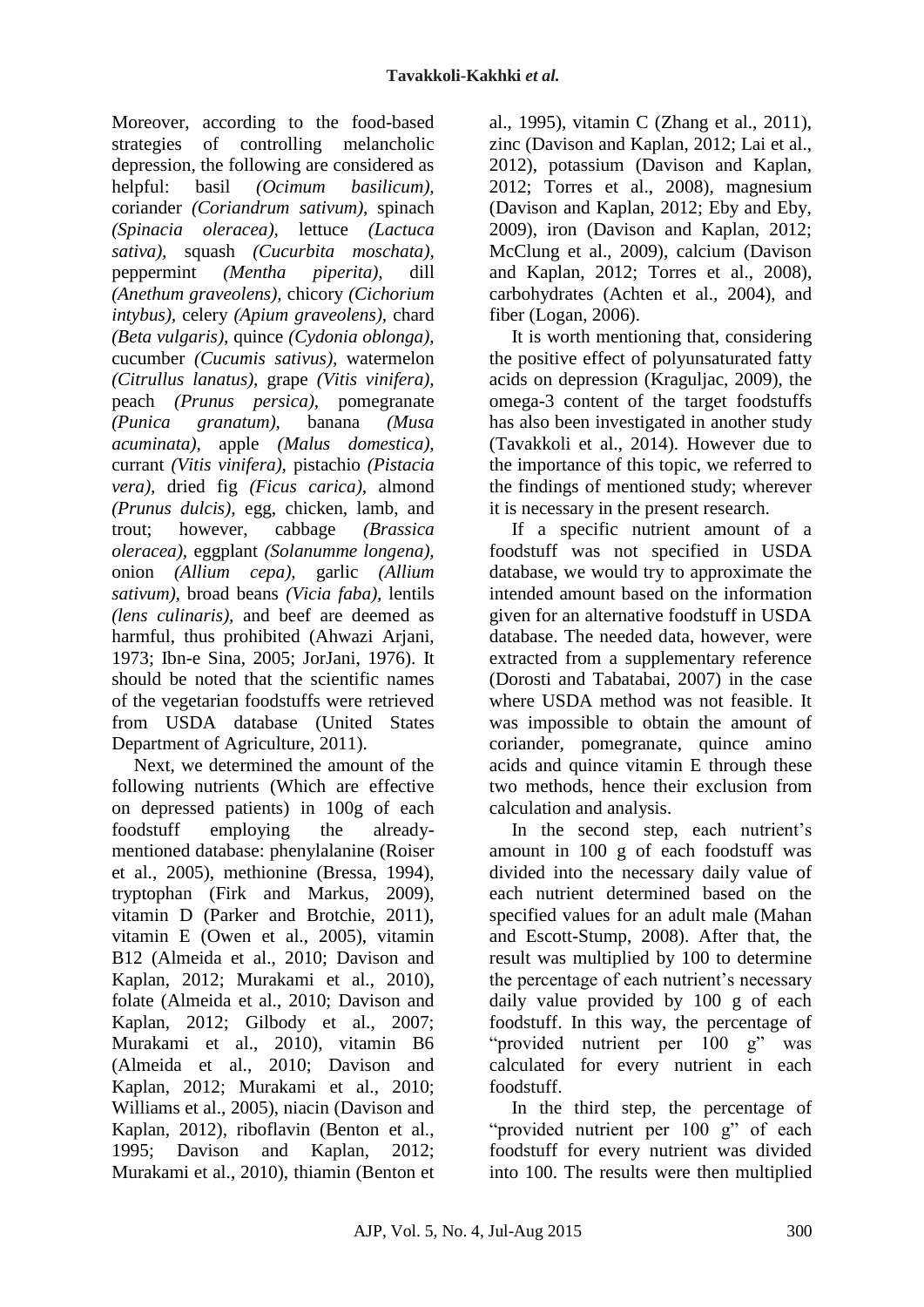by specified serving sizes (g) for each foodstuff (Clínica Mayo, 2002; Ghaffarpoor et al., 2001) so as to determine the percentage of necessary daily value of each nutrient provided by a serving size of each foodstuff. In this way, the percentage of "Provided Nutrient per Serving size" (PNS) was obtained for every nutrient contained in each foodstuff.

Next, PNS values were separately calculated in five groups of amino acids, fat soluble vitamins, water soluble vitamins, minerals and carbohydrates. for each foodstuff.

### **Statistical analysis**

In the vegetables group, the PNS values of amino acids, fat soluble vitamins, water soluble vitamins, minerals, and carbohydrates were compared in both prescribed and prohibited foodstuffs using t-test (SigmaPlot12), where P-value  $\langle 0.05$ was considered as statistically significant.

# **Results**

Since it was necessary to separately compare the nutritional content of the prescribed and prohibited foodstuffs, the results were divided to three groups of 1) vegetables, 2) fruits, dry fruits and nuts, and 3) high protein products.

## **Vegetables**

Tables 1 and 2 indicate the PNS values of the five groups of amino acids, fat soluble vitamins, water soluble vitamins, minerals, and carbohydrates along with total nutrients contained in both prescribed and prohibited vegetables.

In addition, table 3 shows the results of the comparisons made among the PNS averages of amino acids, fat soluble vitamins, water soluble vitamins, minerals, carbohydrates, and total nutrients between prescribed and prohibited vegetables. According to the obtained results, the prescribed vegetables group surpassed the prohibited vegetables group in minerals and fat-soluble vitamins tracks (Table 3).

Additionally, investigations without using software in the cases of statistically insignificant were also carried out as follows:

In the case of amino acids, the difference between the two groups was in favor of the prescribed group, but it was not significant. On the other hand, PNS values of amino acids in spinach, chicory, and lettuce were more than eggplant, onion, garlic, and cabbage (Table 1 and 2).

In the case of water soluble vitamins, the difference between the two groups was in favor of the prescribed group, but it was not significant. On the other hand, PNS values of water soluble vitamins in spinach, chicory, lettuce, squash, and dill were more than eggplant, onion, garlic and cabbage (Table 1 and 2).

In the case of carbohydrates, the difference between the two groups was in favor of the prohibited group but it was not significant. On the other hand, PNS values of carbohydrates in chicory and squash were more than eggplant, onion, garlic, and cabbage (Table 1 and 2).

Regarding omega-3 content, the ratio of omega-6 to omega-3 in mint, spinach, basil, lettuce, and squash was less than all the prohibited vegetables. Nevertheless, coriander, dill, chicory, celery and chard, which are actually prescribed in this group, do not have the same properties. It is worth mentioning that the fewer the amount of this ratio in a foodstuff the more desirable it will be; and the best defined ratio of omega-6 to omega-3 in one foodstuff was 2:1 or 3:1 (Mahan and Escott-Stump, 2008).

The results showed that spinach and lettuce, with higher PNS values of amino acids and water soluble vitamins and also lower ratio of omega-6 to omega-3, surpassed all the prohibited vegetables in these three tracks. Furthermore, chicory contained higher PNS values of amino acids, water soluble vitamins, and total carbohydrates, hence surpassing all of the prohibited vegetables in these three tracks.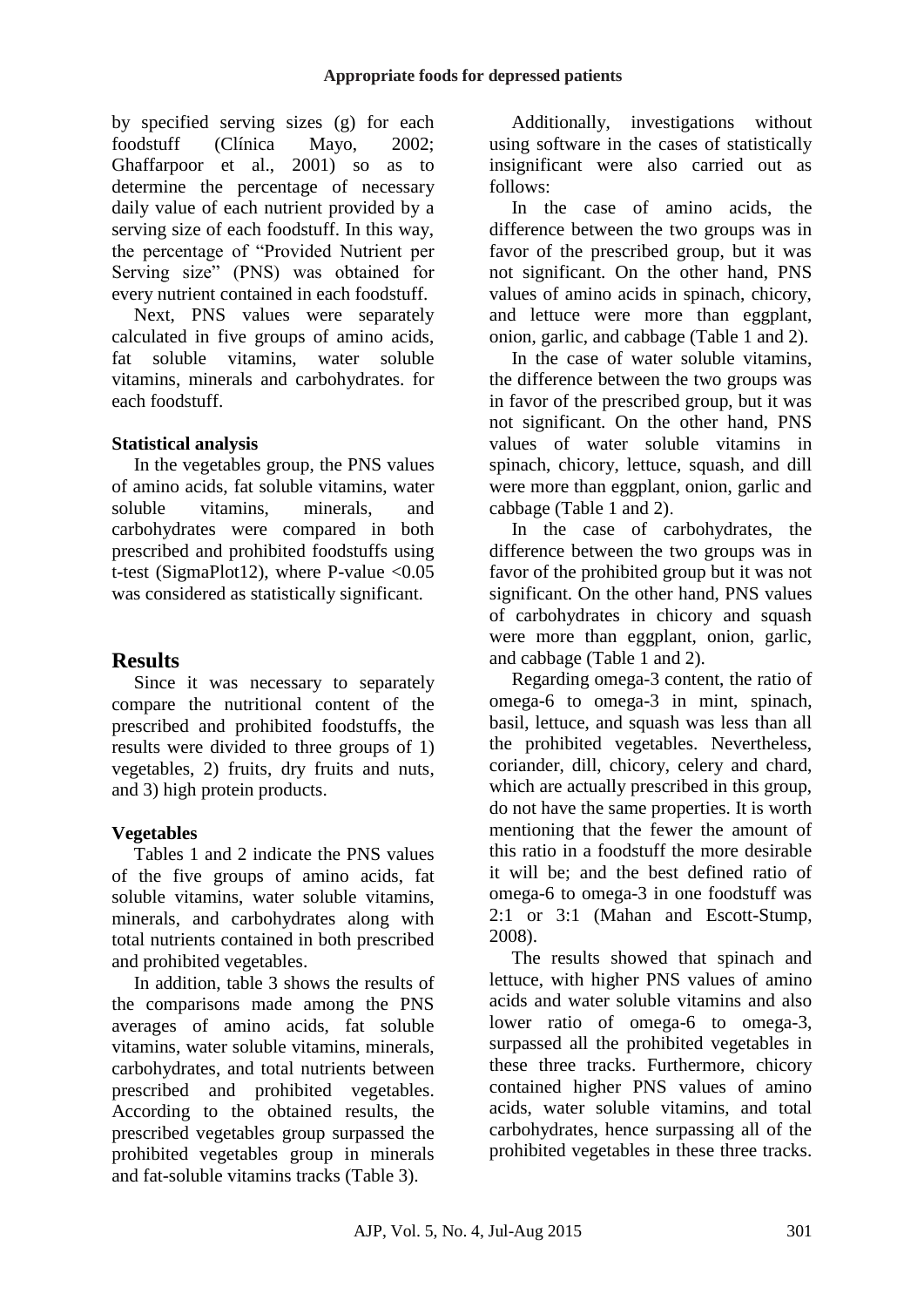| <b>Ingredients</b>          | Eggplant | <b>Onions</b> | Garlic | Cabbage |
|-----------------------------|----------|---------------|--------|---------|
| Phenylalanine               | 5.69     | 1.72          | 1.46   | 2.43    |
| <b>Methionine</b>           | 1.57     | 0.15          | 0.65   | 0.98    |
| Tryptophan                  | 5.55     | 4.50          | 2.46   | 3.90    |
| Amino acids                 | 12.81    | 6.37          | 4.58   | 7.31    |
| Vitamin D                   | 0.00     | 0.00          | 0.00   | 0.00    |
| Vitamin E                   | 2.59     | 0.09          | 0.04   | 0.74    |
| <b>Fat soluble vitamins</b> | 2.59     | 0.09          | 0.04   | 0.74    |
| Vitamin B-12                | 0.00     | 0.00          | 0.00   | 0.00    |
| <b>Folate</b>               | 7.13     | 3.21          | 0.06   | 8.00    |
| Vitamin B-6                 | 8.37     | 6.23          | 7.44   | 7.10    |
| <b>Niacin</b>               | 5.26     | 0.49          | 0.34   | 1.09    |
| <b>Riboflavin</b>           | 3.69     | 14.02         | 0.66   | 2.29    |
| Thiamin                     | 4.21     | 2.59          | 1.31   | 3.78    |
| Vitamin C                   | 3.17     | 5.55          | 2.71   | 30.26   |
| Water soluble vitamins      | 31.83    | 32.08         | 12.52  | 52.51   |
| Zinc                        | 1.89     | 1.04          | 0.83   | 1.22    |
| Potassium                   | 6.31     | 2.10          | 0.67   | 2.69    |
| <b>Magnesium</b>            | 4.32     | 1.61          | 0.47   | 2.13    |
| Iron                        | 3.73     | 1.77          | 1.66   | 4.37    |
| Calcium                     | 0.91     | 1.55          | 1.42   | 2.98    |
| <b>Minerals</b>             | 17.15    | 8.07          | 5.04   | 13.38   |
| Carbohydrates               | 5.86     | 4.85          | 1.99   | 3.32    |
| Total                       | 70.24    | 51.46         | 24.17  | 77.26   |

Table 1. Provided nutrient per serving size (PNS) based on the percentage for each nutrient in prohibited vegetables

Table 2. Provided nutrient per serving size (PNS) based on the percentage for each nutrient in prescribed vegetables

| <b>Ingredients</b>       | Spinach | <b>Chard</b> | <b>Chicory</b> | Lettuce | Squash | <b>Celery</b> | Peppermint | <b>Basil</b> | Dill   | coriander                |
|--------------------------|---------|--------------|----------------|---------|--------|---------------|------------|--------------|--------|--------------------------|
| Phenylalanine            | 7.37    | 6.29         | 7.53           | 8.42    | 3.98   | 1.63          | 0.94       | 0.97         | 3.32   | $\blacksquare$           |
| <b>Methionine</b>        | 3.26    | 1.17         | 1.98           | 2.64    | 1.32   | 0.44          | 0.28       | 0.29         | 0.60   | $\overline{\phantom{a}}$ |
| Tryptophan               | 10.40   | 4.53         | 26.57          | 6.43    | 6.67   | 3.43          | 1.33       | 1.36         | 3.33   | $\blacksquare$           |
| Amino acids              | 21.03   | 11.99        | 36.08          | 17.48   | 11.96  | 5.50          | 2.54       | 2.61         | 7.25   | 0.00                     |
| Vitamin D                | 0.00    | 0.00         | 0.00           | 0.00    | 0.00   | 0.00          | 0.00       | 0.00         | 0.00   | 0.00                     |
| Vitamin E                | 7.58    | 7.06         | 27.12          | 2.20    | 9.60   | 1.44          | 1.60       | 0.39         | 5.67   | 8.33                     |
| <b>Fat soluble</b>       | 7.58    | 7.06         | 27.12          | 2.20    | 9.60   | 1.44          | 1.60       | 0.39         | 5.67   | 8.33                     |
| vitamins<br>Vitamin B-12 | 0.00    | 0.00         | 0.00           | 0.00    | 0.00   | 0.00          | 0.00       | 0.00         | 0.00   | 0.00                     |
| <b>Folate</b>            | 27.16   | 1.96         | 49.50          | 14.25   | 6.75   | 7.20          | 1.37       | 1.24         | 18.75  | 7.75                     |
| <b>Vitamin B-6</b>       | 8.40    | 4.26         | 14.54          | 10.38   | 11.85  | 4.55          | 0.48       | 0.87         | 7.12   | 5.73                     |
| <b>Niacin</b>            | 2.53    | 1.40         | 5.63           | 3.52    | 7.50   | 1.60          | 0.51       | 0.41         | 4.91   | 3.48                     |
| <b>Riboflavin</b>        | 8.14    | 3.88         | 13.85          | 9.23    | 1.54   | 3.51          | 0.98       | 0.43         | 11.38  | 6.23                     |
| <b>Thiamin</b>           | 3.64    | 1.87         | 9.00           | 8.75    | 8.33   | 1.40          | 0.33       | 0.21         | 2.42   | 2.79                     |
| Vitamin C                | 17.48   | 18.67        | 48.00          | 15.33   | 23.33  | 2.76          | 1.70       | 1.46         | 47.22  | 15.00                    |
| <b>Water soluble</b>     | 67.36   | 32.03        | 140.51         | 61.46   | 59.30  | 21.02         | 5.36       | 4.62         | 91.80  | 40.98                    |
| vitamins<br>Zinc         | 2.70    | 1.83         | 6.87           | 2.45    | 1.36   | 0.95          | 0.48       | 0.54         | 4.14   | 2.27                     |
| Potassium                | 6.65    | 4.52         | 16.09          | 6.19    | 7.49   | 4.43          | 0.58       | 0.09         | 7.85   | 5.54                     |
| <b>Magnesium</b>         | 10.53   | 10.80        | 12.86          | 4.64    | 8.10   | 2.10          | 0.91       | 1.11         | 6.55   | 3.10                     |
| <b>Iron</b>              | 18.97   | 12.60        | 20.25          | 16.13   | 8.75   | 2.00          | 3.05       | 2.89         | 41.19  | 11.06                    |
| Calcium                  | 5.54    | 2.86         | 18.00          | 5.40    | 4.80   | 3.20          | 1.17       | 1.29         | 10.40  | 3.35                     |
| <b>Minerals</b>          | 44.39   | 32.60        | 74.06          | 34.81   | 30.50  | 12.67         | 6.19       | 5.92         | 70.12  | 25.32                    |
| <b>Carbohydrates</b>     | 1.56    | 1.61         | 6.51           | 3.31    | 8.99   | 1.83          | 0.55       | 0.15         | 2.70   | 1.41                     |
| <b>Total</b>             | 141.93  | 85.29        | 284.28         | 119.27  | 120.36 | 42.45         | 16.25      | 13.69        | 177.54 | 76.05                    |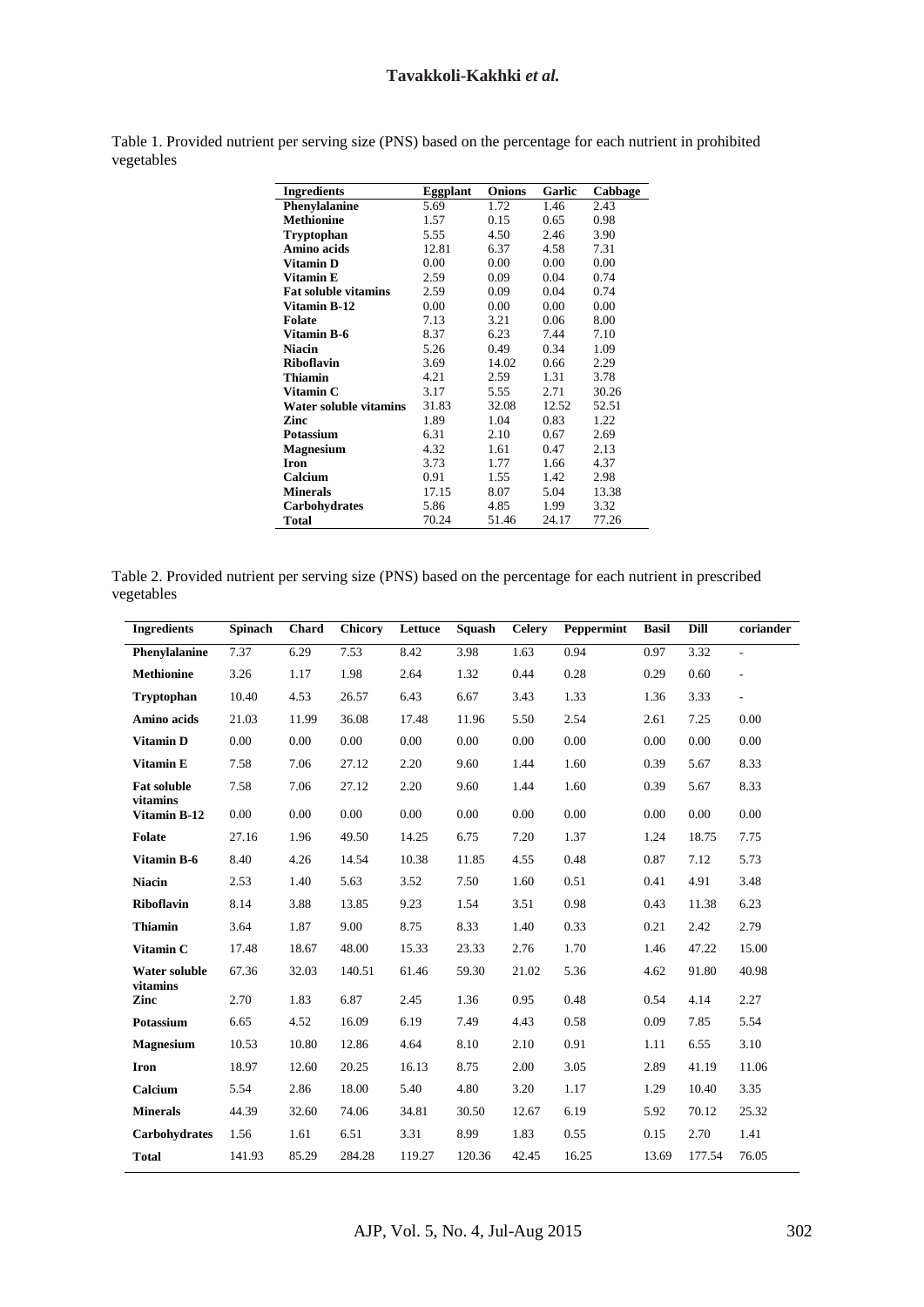| <b>Ingredients</b>          | PNS averages in prohibited vegetables $(\% )$ | PNS averages in prescribed vegetables $(\% )$ | <b>P-value</b> |
|-----------------------------|-----------------------------------------------|-----------------------------------------------|----------------|
|                             | $(N=4)$                                       | $(N-10)$                                      |                |
| Amino acids                 |                                               | 15                                            | 0.08           |
| <b>Fat soluble vitamins</b> | 0.8                                           | 8.6                                           | 0.04           |
| Water soluble vitamins      | 32                                            | 64                                            | 0.07           |
| <b>Minerals</b>             | 10                                            | 40                                            | 0.01           |
| <b>Carbohydrates</b>        |                                               | 3.4                                           | 0.37           |
| <b>Total</b>                | 55                                            | 130                                           | 0.04           |

Table 3. Comparison between PNS averages in prohibited and prescribed vegetables using t-test

Squash with higher PNS amounts of water soluble vitamins and total carbohydrates and also lower omega-6 to omega-3 ratio, surpassing all the prohibited vegetables in these three tracks. Dill, with higher PNS values of water soluble vitamins exceeded all of the prohibited vegetables in this particular track. Also, peppermint and basil with lower omega-6 to omega-3 ratio surpassed all of the prohibited vegetables in this track. Consequently, spinach, lettuce, chicory, and squash were more effective than all of the prescribed vegetables through three other tracks except for minerals and fat soluble vitamins (spinach and lettuce: amino acids, water soluble vitamins, omega-6 to omega-3 ratio chicory: amino acids, water soluble

vitamins, total carbohydrates Squash: water soluble vitamins, total carbohydrates, omega-6 to omega-3 ratio).

#### **Fruits, dry fruits, and nuts**

Among the fruits, the total PNS decreases in pomegranate, peach, grape, banana, watermelon, quince, cucumber, and apple respectively. But it should be considered that the amount of amino acids in pomegranate and quince and also the amount of vitamin E in quince were not specified. Among the dried fruits and nuts, the total PNS decreased in almond, pistachio, currant, and dried fig respectively (Table 4 and 5). Nevertheless, in this section, it was assumed that the more the total PNS value of one foodstuff is, the more effective that foodstuff would be on depressed patients.

| <b>Ingredients</b>          | Pomegranate | Grape | <b>Cucumber</b> | Apple | <b>Banana</b> | Peach | Watermelon | <b>Ouince</b> |
|-----------------------------|-------------|-------|-----------------|-------|---------------|-------|------------|---------------|
| Phenylalanine               | ÷           | 2.79  | 4.62            | 0.83  | 3.84          | 3.44  | 2.76       | ۰             |
| <b>Methionine</b>           |             | 1.42  | 1.93            | 0.15  | 0.68          | 1.95  | 1.19       |               |
| <b>Tryptophan</b>           |             | 7.54  | 4.87            | 0.64  | 3.29          | 8.46  | 6.00       |               |
| Amino acids                 |             | 11.76 | 11.41           | 1.62  | 7.81          | 13.85 | 9.94       |               |
| Vitamin D                   | 0.00        | 0.00  | 0.00            | 0.00  | 0.00          | 0.00  | 0.00       | 0.00          |
| Vitamin E                   | 7.50        | 1.82  | 0.29            | 1.62  | 0.51          | 8.64  | 0.60       | ۰             |
| <b>Fat soluble vitamins</b> | 7.50        | 1.82  | 0.29            | 1.62  | 0.51          | 8.64  | 0.60       | ۰             |
| Vitamin B-12                | 0.00        | 0.00  | 0.00            | 0.00  | 0.00          | 0.00  | 0.00       | 0.00          |
| Folate                      | 17.82       | 0.72  | 5.11            | 1.01  | 3.84          | 1.78  | 1.35       | 0.86          |
| Vitamin B-6                 | 10.82       | 9.53  | 5.73            | 4.26  | 21.68         | 3.42  | 6.23       | 3.53          |
| <b>Niacin</b>               | 3.44        | 1.69  | 3.38            | 0.77  | 3.19          | 8.95  | 2.00       | 1.43          |
| <b>Riboflavin</b>           | 7.65        | 7.75  | 2.81            | 2.70  | 4.31          | 4.24  | 2.91       | 2.65          |
| <b>Thiamin</b>              | 10.47       | 8.28  | 3.77            | 1.91  | 1.98          | 3.55  | 4.95       | 1.91          |
| Vitamin C                   | 21.26       | 5.12  | 5.19            | 6.90  | 7.42          | 13.02 | 16.20      | 19.13         |
| Water soluble vitamins      | 71.46       | 33.09 | 25.98           | 17.55 | 42.43         | 34.95 | 33.64      | 29.51         |
| Zinc                        | 5.97        | 0.92  | 2.26            | 0.49  | 1.05          | 2.74  | 1.64       | 0.42          |
| <b>Potassium</b>            | 9.42        | 5.85  | 4.22            | 3.07  | 5.85          | 7.18  | 4.29       | 4.81          |
| <b>Magnesium</b>            | 5.36        | 2.40  | 4.17            | 1.61  | 4.94          | 3.81  | 4.29       | 2.19          |
| Iron                        | 7.04        | 6.48  | 4.02            | 0.20  | 2.50          | 5.55  | 5.40       | 10.04         |
| Calcium                     | 1.88        | 1.44  | 2.04            | 0.81  | 0.38          | 1.07  | 1.26       | 1.26          |
| <b>Minerals</b>             | 29.66       | 17.09 | 16.71           | 6.18  | 14.71         | 20.35 | 16.87      | 18.72         |
| Carbohydrates               | 26.99       | 20.05 | 2.43            | 14.34 | 13.49         | 13.03 | 10.45      | 13.51         |
| Total                       | 135.61      | 83.81 | 56.82           | 41.31 | 78.96         | 90.82 | 71.51      | 61.73         |

Table 4. Provided nutrient per serving size (PNS) based on the percentage for each nutrient in prescribed fruits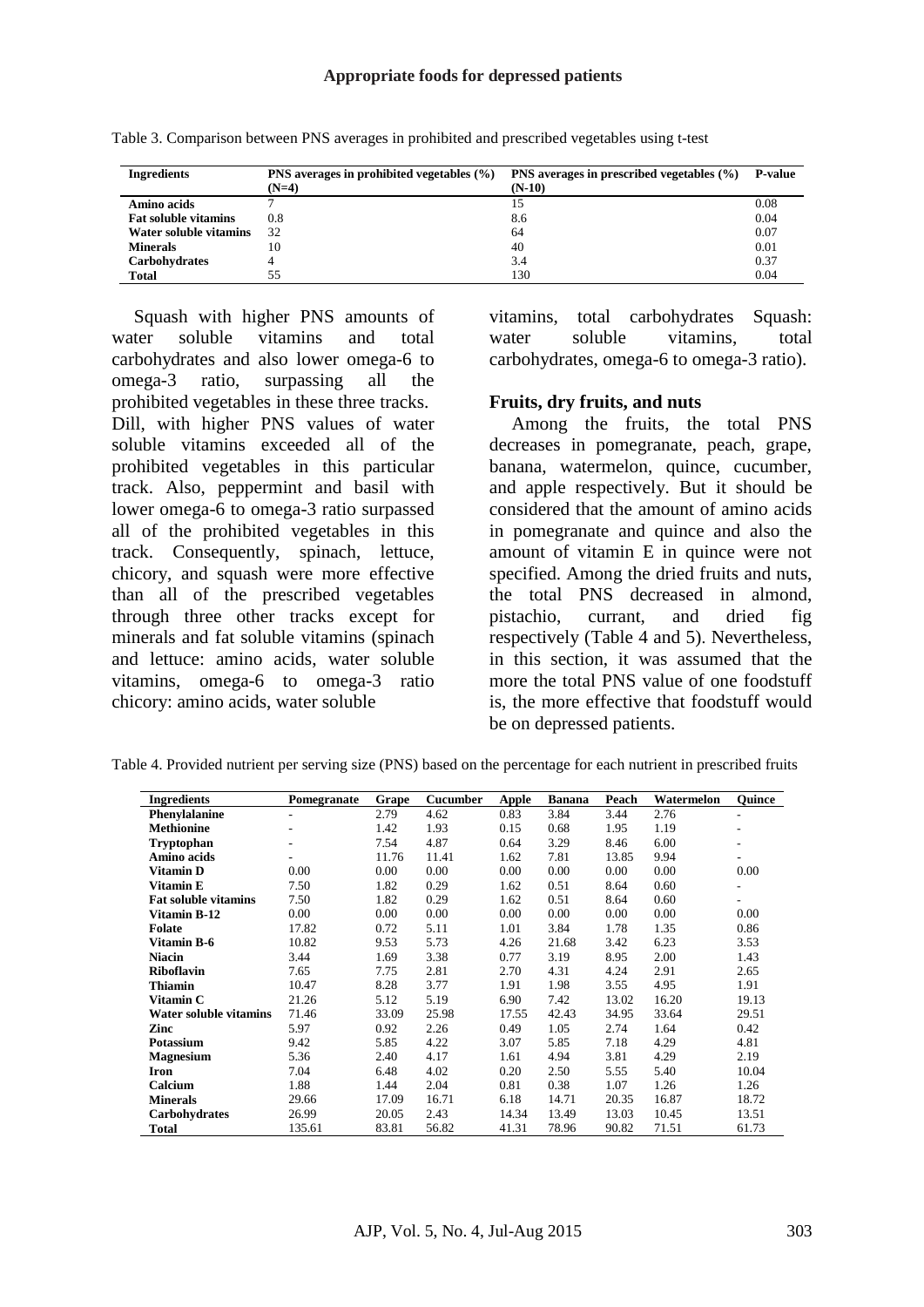|        |  |  |  | Table 5. Provided nutrient per serving size (PNS) based on the percentage for each nutrient in prescribed dried |
|--------|--|--|--|-----------------------------------------------------------------------------------------------------------------|
| fruits |  |  |  |                                                                                                                 |

| <b>Ingredients</b>          | Dried fig | <b>Almond</b> | Pistachio | <b>Currant</b> |
|-----------------------------|-----------|---------------|-----------|----------------|
| Phenylalanine               | 0.74      | 22.86         | 15.06     | 0.34           |
| <b>Methionine</b>           | 0.36      | 3.32          | 5.15      | 0.60           |
| Tryptophan                  | 0.91      | 20.38         | 18.07     | 0.37           |
| Amino acids                 | 2.02      | 46.56         | 38.28     | 1.31           |
| Vitamin D                   | 0.00      | 0.00          | 0.00      | 0.00           |
| Vitamin E                   | 0.22      | 34.96         | 2.15      | 0.07           |
| <b>Fat soluble vitamins</b> | 0.22      | 34.96         | 2.15      | 0.07           |
| <b>Vitamin B-12</b>         | 0.00      | 0.00          | 0.00      | 0.00           |
| <b>Folate</b>               | 0.22      | 2.50          | 1.79      | 0.24           |
| Vitamin B-6                 | 0.78      | 2.20          | 18.31     | 2.19           |
| <b>Niacin</b>               | 0.37      | 4.23          | 1.14      | 0.97           |
| <b>Riboflavin</b>           | 0.61      | 15.60         | 1.72      | 1.05           |
| Thiamin                     | 0.68      | 3.52          | 10.15     | 1.28           |
| Vitamin C                   | 0.13      | 0.00          | 0.87      | 0.50           |
| Water soluble vitamins      | 2.78      | 28.05         | 33.97     | 6.22           |
| Zinc                        | 0.48      | 5.60          | 2.80      | 0.58           |
| Potassium                   | 1.39      | 3.00          | 3.05      | 1.82           |
| <b>Magnesium</b>            | 1.55      | 12.76         | 4.03      | 0.94           |
| <b>Iron</b>                 | 2.44      | 9.30          | 6.86      | 3.91           |
| Calcium                     | 1.56      | 5.28          | 1.47      | 0.83           |
| <b>Minerals</b>             | 7.41      | 35.94         | 18.22     | 8.07           |
| Carbohydrates               | 4.72      | 3.33          | 2.96      | 5.47           |
| Total                       | 17.16     | 148.84        | 95.58     | 21.15          |

It should be noted that according to the study of the prescribed fruits, dry fruits and nuts considering their omega-3 content, among the prescribed fruits, the ratio of omega-6 to omega-3 in cucumber is less than other prescribed fruits. Also, among the prescribed dried fruits and nuts the ratio of omega-6 to omega-3 in pistachio is less than other prescribed dried fruits and nuts.

#### **High protein products**

In this group, PNS values of fat soluble vitamins in chicken and egg were more than in broad beans, lentils, and beef. Moreover, lamb had higher PNS amounts of water soluble vitamins than broad beans, lentils, and beef. Also, PNS values of amino acids, fat soluble vitamins, and water soluble vitamins were more in trout than in broad beans, lentils, and beef (Table 6).

Regarding omega-3 content, lamb had a lower omega-6 to omega-3 ratio than broad beans and lentils, yet a higher ratio than beef. Egg, chicken, and trout, also prescribed in this group, did not have the same properties.

The results showed that trout by its amino acids, fat soluble and water soluble vitamins content, lamb, with its water soluble vitamins content and finally chicken and egg with their fat soluble vitamins content, were more effective on depression than broad beans, lentils and beef.

### **Discussion**

The main finding of this study is as follows: in the vegetables group, spinach, lettuce, chicory and squash, in the fruits and nuts group, pomegranate and almond and ultimately in the high protein products group, trout were the best effective foodstuffs on depressed patients considering their nutrients content. But it should be noted that cucumber and pistachio would be more effective than other fruits and nuts if only the omega-6 to omega-3 ratio was to be considered.

This research also revealed that not all the ITM-prescribed foodstuffs for depressed patients are nutrient-rich and not all the ITM-prohibited foodstuffs are nutrient-poor, suggesting that other active ingredients are to be analyzed in the aforementioned foodstuffs.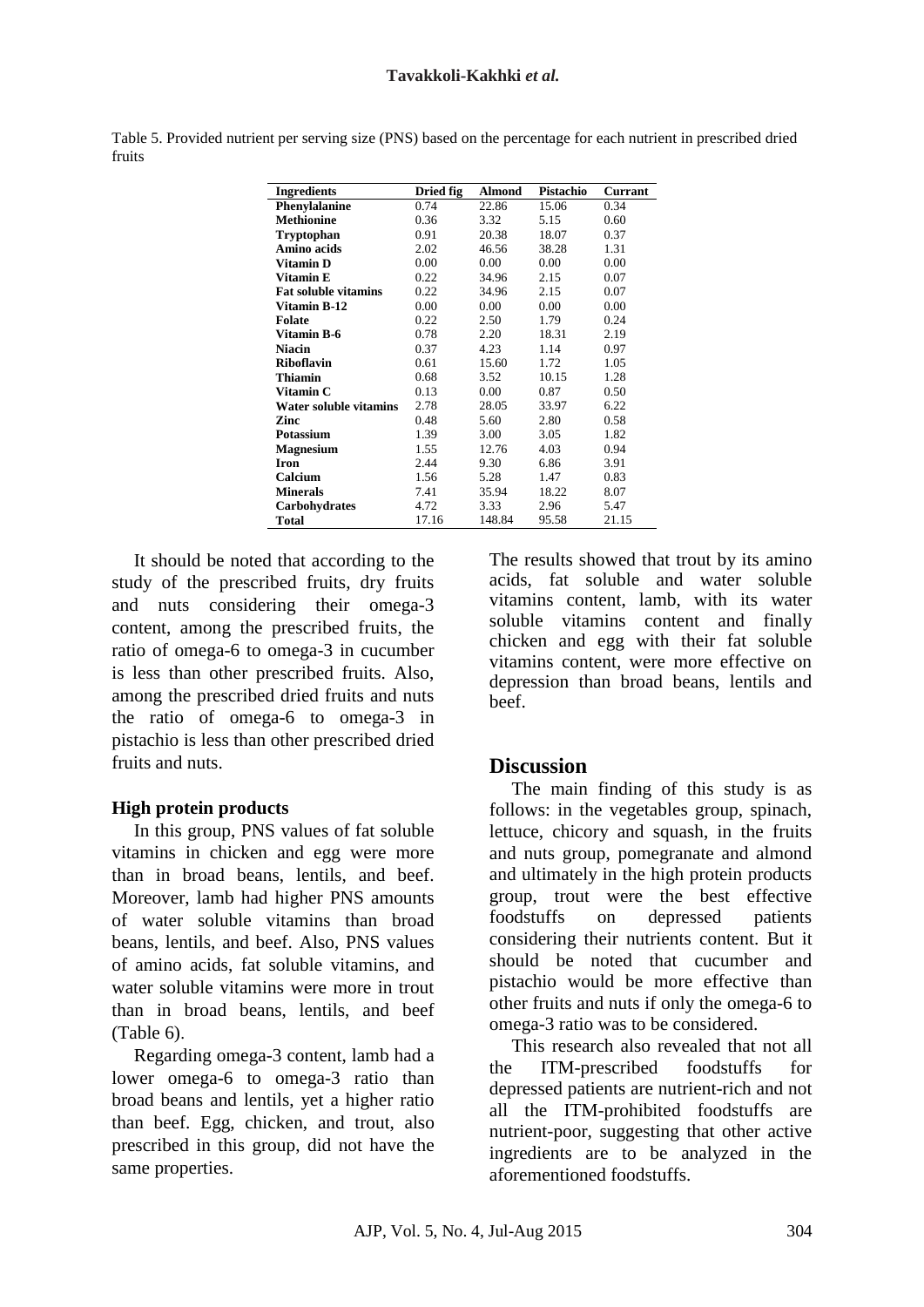|                             |                    | Prohibited |             | <b>Prescribed</b> |                |        |              |  |
|-----------------------------|--------------------|------------|-------------|-------------------|----------------|--------|--------------|--|
| <b>Ingredients</b>          | <b>Broad beans</b> | Lentils    | <b>Beef</b> | Egg               | <b>Chicken</b> | Lamb   | <b>Trout</b> |  |
| Phenylalanine               | 65.92              | 67.90      | 62.47       | 36.64             | 59.63          | 60.64  | 71.13        |  |
| <b>Methionine</b>           | 13.71              | 12.64      | 44.07       | 22.05             | 43.97          | 41.16  | 58.09        |  |
| <b>Tryptophan</b>           | 68.89              | 57.75      | 83.53       | 41.99             | 79.97          | 81.03  | 95.30        |  |
| Amino acids                 | 148.52             | 138.28     | 190.07      | 100.67            | 183.56         | 182.83 | 224.52       |  |
| <b>Vitamin D</b>            | 0.00               | 0.00       | 1.70        | 21.12             | 1.71           | 1.71   | 271.99       |  |
| Vitamin E                   | 0.20               | 1.71       | 1.82        | 3.70              | 1.88           | 1.14   | 13.34        |  |
| <b>Fat soluble vitamins</b> | 0.20               | 1.71       | 3.52        | 24.82             | 3.60           | 2.85   | 285.33       |  |
| Vitamin B-12                | 0.00               | 0.00       | 79.83       | 19.58             | 11.42          | 91.57  | 153.24       |  |
| <b>Folate</b>               | 61.94              | 62.59      | 1.28        | 6.20              | 1.29           | 4.06   | 2.35         |  |
| <b>Vitamin B-6</b>          | 16.49              | 21.71      | 24.89       | 6.90              | 21.75          | 9.21   | 22.37        |  |
| <b>Niacin</b>               | 10.37              | 8.51       | 18.52       | 0.25              | 33.53          | 30.04  | 29.76        |  |
| <b>Riboflavin</b>           | 15.00              | 8.48       | 9.83        | 18.56             | 11.01          | 13.81  | 5.92         |  |
| Thiamin                     | 27.09              | 38.03      | 6.39        | 1.76              | 8.14           | 7.84   | 8.55         |  |
| Vitamin C                   | 0.91               | 2.56       | 0.00        | 0.00              | 0.00           | 0.00   | 2.76         |  |
| Water soluble vitamins      | 131.80             | 141.88     | 140.73      | 53.26             | 87.14          | 156.52 | 224.95       |  |

Table 6. Provided nutrient per serving size (PNS) based on the percentage for each nutrient in high protein products

There are several limitations in this study that may affect the generalizability of the findings. One of the limitations is that only USDA database was used in determining the nutritional amounts. USDA database, however, is one of the most valuable and well-known databases in this domain; therefore, the odds that the obtained results were affected by this factor are low. The other point concerning factors affecting generalization is that the assumption in the research was that all nutrients would have a same effect on depression while, in fact, this is not exactly the case.

In addition, previous studies investigated the interaction among certain nutrients (Novitskala, 1950; Reeves and DeMars, 2004) that were not actually considered in the present study. Moreover, considering the strong effect of insoluble fibers on depression, it was necessary to study the values of this case in the prohibited and prescribed vegetables, fruits, and nuts; the USDA database, however, only contained the values of total fiber. The mentioned points would be the

unavoidable limitations of this research work.

Many studies have been conducted regarding the nutrition of patients suffering from depression. These studies can be classified in two groups: the first group suggests helpful nutrients while the second proposes appropriate diets or foods.

In the first group, there are some studies that illustrate the positive effects of the following nutrients on depression: phenylalanine (Roiser et al., 2005), methionine (Bressa, 1994), tryptophan (Firk and Markus, 2009), vitamin D (Parker and Brotchie, 2011), vitamin E (Owen et al., 2005), vitamin B12 (Almeida et al., 2010; Davison and Kaplan, 2012; Murakami et al., 2010), folate (Almeida et al., 2010; Davison and Kaplan, 2012; Gilbody et al., 2007; Murakami et al., 2010), vitamin B6 (Almeida et al., 2010; Davison and Kaplan, 2012; Murakami et al., 2010; Williams et al., 2005), niacin (Davison and Kaplan, 2012), riboflavin (Benton et al., 1995; Davison and Kaplan, 2012; Murakami et al., 2010), thiamin (Benton et al., 1995), vitamin C (Zhang et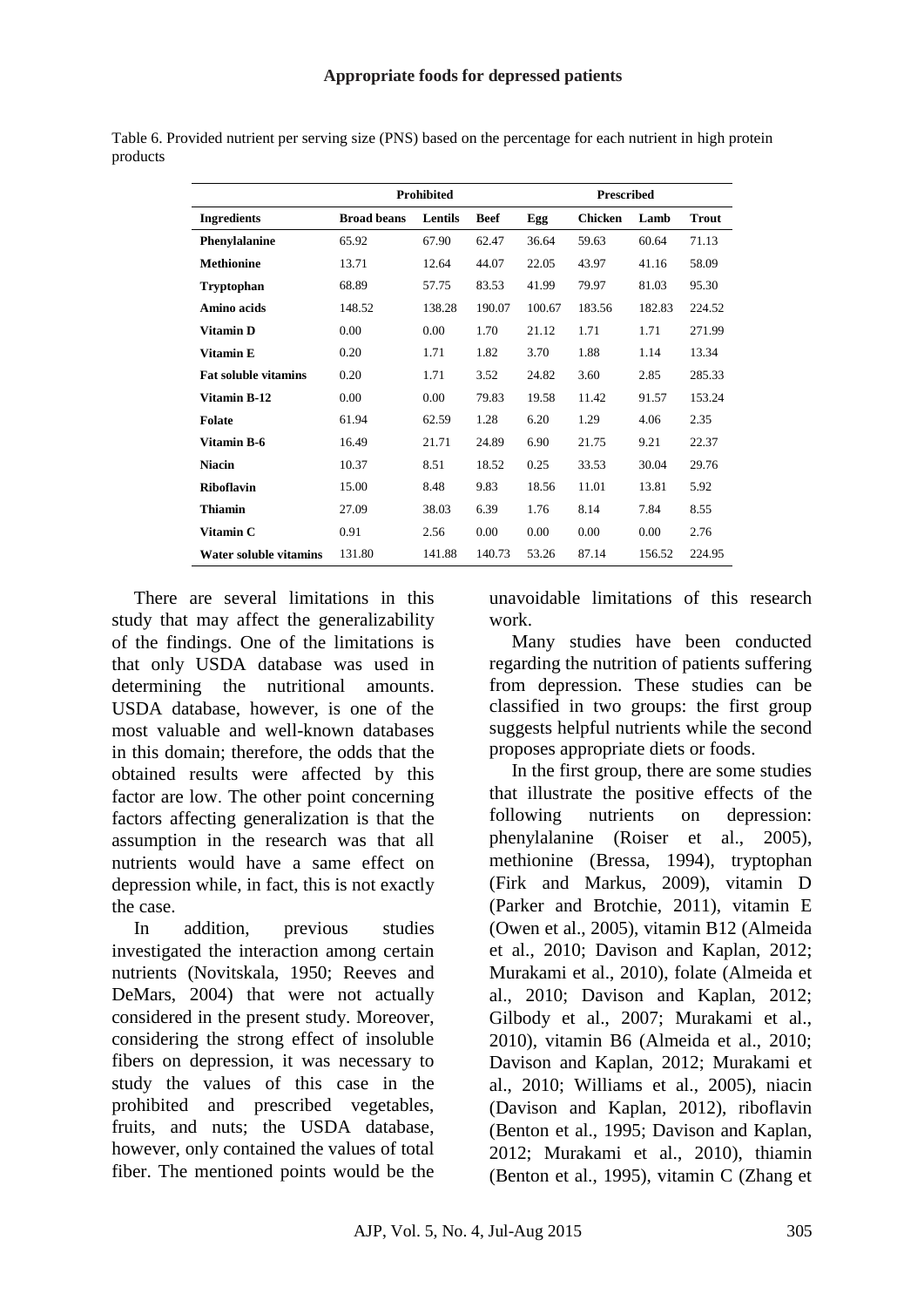al., 2011), zinc (Davison and Kaplan, 2012; Lai et al., 2012), potassium (Davison and Kaplan, 2012; Torres et al., 2008), magnesium (Davison and Kaplan, 2012; Eby and Eby, 2009), iron (Davison and Kaplan, 2012; McClung et al., 2009), calcium (Davison and Kaplan, 2012; Torres et al., 2008), carbohydrates (Achten et al., 2004), and fiber (Logan, 2006). In these studies, the focus is for the most part on usual or enriched diets and their effects, specified with regard to their nutritional content.

For example when the amount of a desirable nutrient in a diet is low and the incidence of depression is high, the implication is that the paucity of that nutrient leads to the increasing of depression. On the other hand, when the amount of a desired nutrient in a diet is adequate and the incidence of depression is low, it is concluded that the adequate supplying of that nutrient leads to decreasing of depression. It is noticeable that, the aim of these studies is to determine the helpful nutrients, not the particular foodstuffs providing them helpful nutrients.

The second group of the studies introduces appropriate diets or foodstuffs for these patients. In this group the effect of a specific diet or foodstuff has been investigated on depressed patients. For instance, it has been shown that Mediterranean diet (including vegetables, fruits, grains, frijoles, nuts, dairy, olive oil, and aquatic) has certain positive effects on depression (Sánchez-Villegas, 2006). What seems to be lacking in such studies, however, is the investigation of the effective compounds and their nutritional content in the prescribed foodstuffs.

Unlike the aforementioned groups, the present research introduced prescribed vegetables, fruits, dry fruits, nuts, and high protein products alongside investigating their nutritional content. Prohibited vegetables and frijoles were also proposed along with their nutritive content. In the second group of studies, however, all of the vegetables and frijoles were prescribed without mentioning any exceptions in the framework of the Mediterranean diet (Sánchez-Villegas, 2006). These can be considered as the strong points of the present study.

Certain studies were done in the second group regarding the effectiveness of fish as a providing source of omega-3 fatty acids (Bountziouka, 2009). According to the obtained results, the content of amino acids, fat soluble vitamins, and water soluble vitamins in trout is more than beef (a prohibited foodstuff). Nonetheless, the omega-6 to omega-3 ratio in beef (2:1) is higher than it is in trout (8:1). Since the approximate ratio of omega-6 to omega-3 in wild trout is 2:1, this contradiction could be related to the selection of the framed trout instead of the wild trout in the calculations (Tavakkoli et al., 2014b).

The present study offers spinach, lettuce, chicory, squash, pomegranate, almond and wild trout as foodstuffs having the highest effect on patients suffering from depression, a fact that can be considered by clinicians.

Since in this research work only the effective nutrients on depressed patients have been investigated; study on the possible impacts of other effective compounds in the intended foodstuffs would lead to more accurate results. Moreover, it would be remarkably useful to design observational or interventional studies based on the main findings of the present research.

## **Acknowledgments**

We would like to thank Dr. Mohammad-Mahdi Esfahani Dr. Mohammad-Saleh Tavazoi, Dr. Mahsan Tavakkoli-kakhki, Dr. Reza Asadi, Dr. Mohammad Kamalinejad, Dr. Mohsen Nematy, and Dr. Mahmoud Mosaddegh for their valuable comments.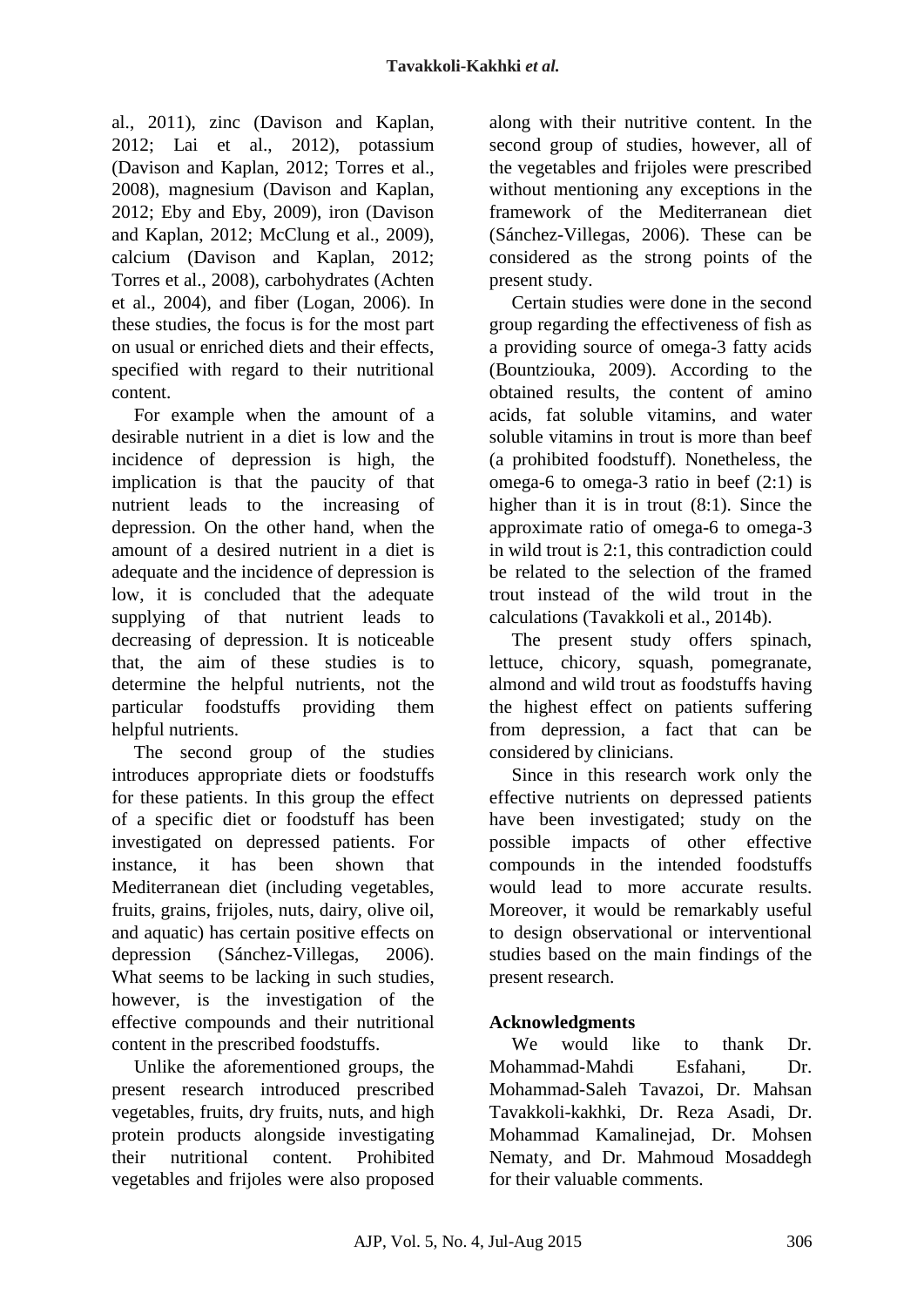#### **Conflict of interest**

The authors declare that they have no conflict of interest.

### **References**

- Achten J, Halson S, Moseley L, Rayson M, Casey A, Jeukendrup A. 2004. Higher dietary carbohydrate content during intensified running training results in better maintenance of performance and mood state. J Appl Physiol, 96: 1331-1340.
- Ahwazi Arjani AA. 1973. Kamel al-Sanaah al-Tibbiyah (The Perfect Art of the Medicine), pp. 297-299, Lithograph edition of Astan-e Quds-e Razavi.
- Almeida O, Marsh K, Alfonso H, Flicker L, Davis T, Hankey G. 2010. B-vitamins reduce the long-term risk of depression after stroke: The VITATOPS-DEP trial. Ann Neurol, 68: 503-510.
- American Psychiatric Association. 2000. Diagnostic and Statistical Manual of Mental Disorders. Fourth Edition, Text Revision, American Psychiatric Association, Washington, DC.
- Antonogeorgos G, Panagiotakos DB, Pitsavos C, Papageorgiou C, Chrysohoou C, Papadimitriou GN, Stefanadis C. 2012. Understanding the role of depression and anxiety on cardiovascular disease risk, using structural equation modeling; the mediating effect of the Mediterranean diet and physical activity: the ATTICA study. Ann Epidemiol, 22: 630-637.
- Benton D, Haller J, Fordy J. 1995. Vitamin supplementation for 1 year improves mood. Neuropsychobiology, 32: 98-105.
- Bountziouka V, Polychronopoulos E, Zeimbekis A, Papavenetiou E, Ladoukaki E, Papairakleous N, Gotsis E, Metallinos G, Lionis C, Panagiotakos D. 2009. Long-term fish intake is associated with less severe depressive symptoms among elderly men and women: the MEDIS (MEDiterranean ISlands Elderly) epidemiological study. J Aging Health, 21: 864-880.
- Bressa G. 1994. S-adenosyl-l-methionine (SAMe) as antidepressant: meta-analysis of clinical studies. Acta Neurol Scand Suppl, 154:7-1.
- Clínica Mayo. 2002. Encyclopedia of foods : a guide to healthy nutrition. San Diego, Academic Press.
- Davison K, Kaplan B. 2012. Nutrient intakes are correlated with overall psychiatric functioning in adults with mood disorders. Can J Psychiatry, 57: 85-92.
- Donohue JM, Pincus HA. 2007. Reducing the societal burden of depression: a review of economic costs, quality of care and effects of treatment. Pharmacoeconomics, 25:7.
- Dorosti A, Tabatabai M. 2007. Food Ingredients Table. Tehran, Feeding World Publications .
- Dye L, Lluch A, Blundell JE. 2000. Macronutrients and mental performance. Nutrition, 16: 1021-1034.
- Eby GA, Eby KL. 2009. Magnesium for treatment-resistant depression: a review and hypothesis. Med Hypotheses, 74: 649-460.
- Firk C, Markus CR. 2009. Mood and cortisol responses following tryptophan-rich hydrolyzed protein and acute stress in healthy subjects with high and low cognitive reactivity to depression. Clin Nutr, 28(3):266-271.
- Ghaffarpoor M, Hoshyarrad A, Kyanfar H. 2001. Guide for Household Measures, Conversion Coefficients and Edible Percent of Foods. Tehran, Publication of Agricultural Sciences.
- Gilbody S, Lightfoot T, Sheldon T. 2007. Is low folate a risk factor for depression? A meta-analysis and exploration of heterogeneity. J Epidemiol Community Health, 61: 631-7.
- Ibn-e Sina AAH. 2005. Shams al-Din E (Ed), Al-Qanun fi al-Tibb (The Canon of Medicine), vol. 2, pp. 294-301, Lebanon, Alamy le-al-Matbooat institute.
- JorJani SI. 1976. Saeedi Sirjani AA (Ed), Zakhireh Kharazmshahi (Treasure of Kharazmshah), pp. 297-302, Tehran, the Iranian Culture Foundation.
- Kraguljac NV, Montori VM, Pavuluri M, Chai HS, Wilson BS, Unal SS. 2009. Efficacy of omega-3 fatty acids in mood disorders - a systematic review and meta-analysis. Psychopharmacol Bull, 42: 39-54.
- Lai J, Moxey A, Nowak G, Vashum K, Bailey K, McEvoy M. 2012. The efficacy of zinc supplementation in depression: Systematic review of randomised controlled trials. J Affect Disord, 136: e31-e39.